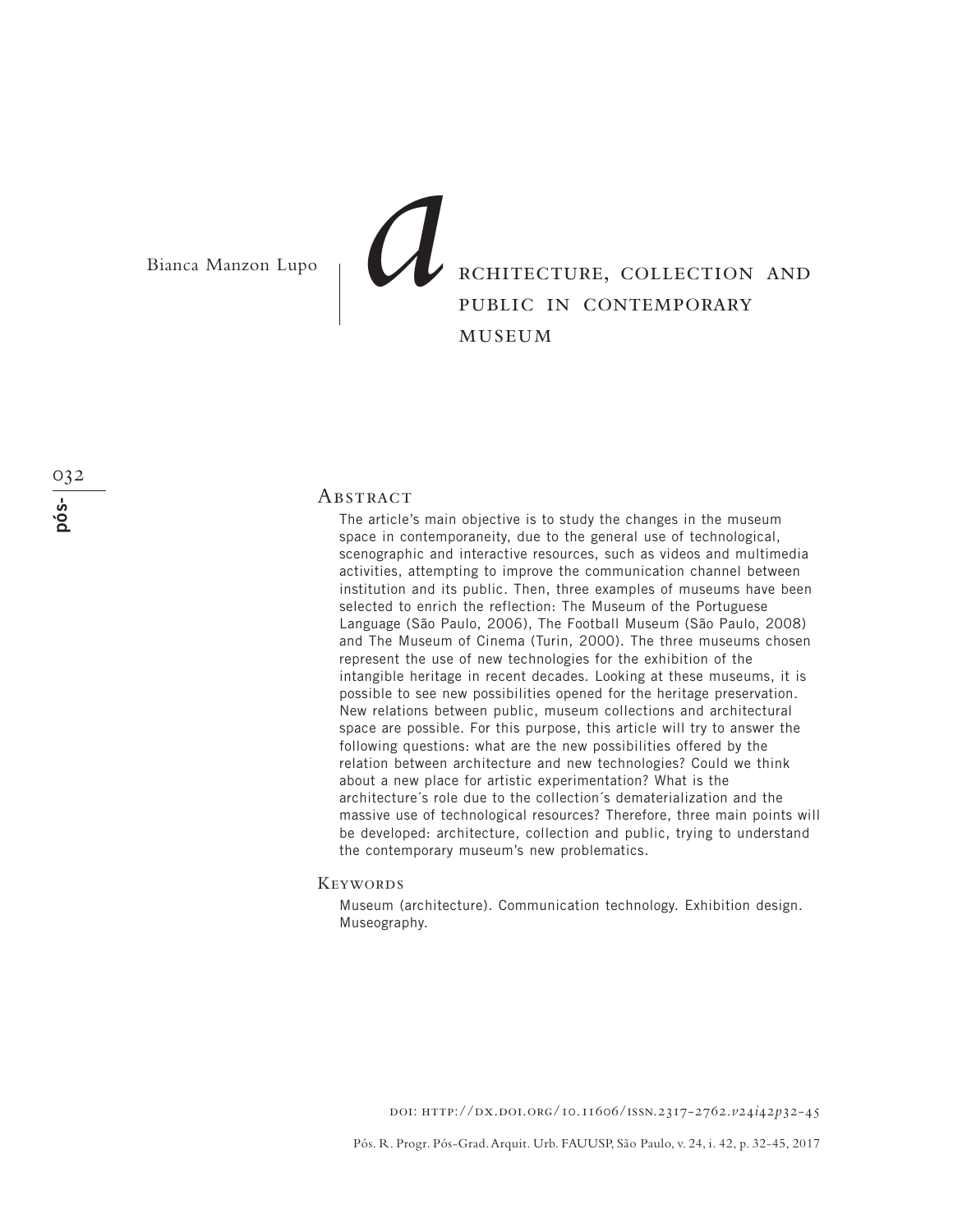# arquitetura, acervo e público no museu contemporâneo

### Resumo

A análise do processo de transformação do espaço do museu a partir da ampla utilização de recursos tecnológicos, cenográficos e interativos, garantindo a aproximação do grande público a partir de artifícios como projeções, vídeos e terminais multimídia, consiste no objetivo principal deste artigo. Dentro desse contexto, três exemplos significativos são trazidos para subsidiar as reflexões propostas: o Museu da Língua Portuguesa (São Paulo, 2006), o Museu do Futebol (São Paulo, 2008) e o Museu do Cinema (Turim, 2000). Os casos escolhidos foram considerados como representativos da utilização de tecnologia expográfica para o tratamento de temas imateriais. A grande difusão dos recursos cenográficos e interativos abre novas possibilidades no âmbito da preservação patrimonial, levando a um processo de desmaterialização do acervo e estabelecendo novas relações entre público e espaço arquitetônico. Nesse sentido, busca-se responder às seguintes perguntas: que possibilidades surgem a partir da relação entre público, espaço e novas tecnologias? É possível pensar na formação de um campo de experimentação artística autônomo? Qual o papel da arquitetura nesse contexto? Deste modo, o artigo se estruturará a partir dos enfoques: arquitetura, acervo e público, visando à compreensão das novas questões que se colocam para os museus na contemporaneidade.

#### PALAVRAS-CHAVE

Museu (arquitetura). Tecnologia da comunicação. Exposições museológicas. Museografia.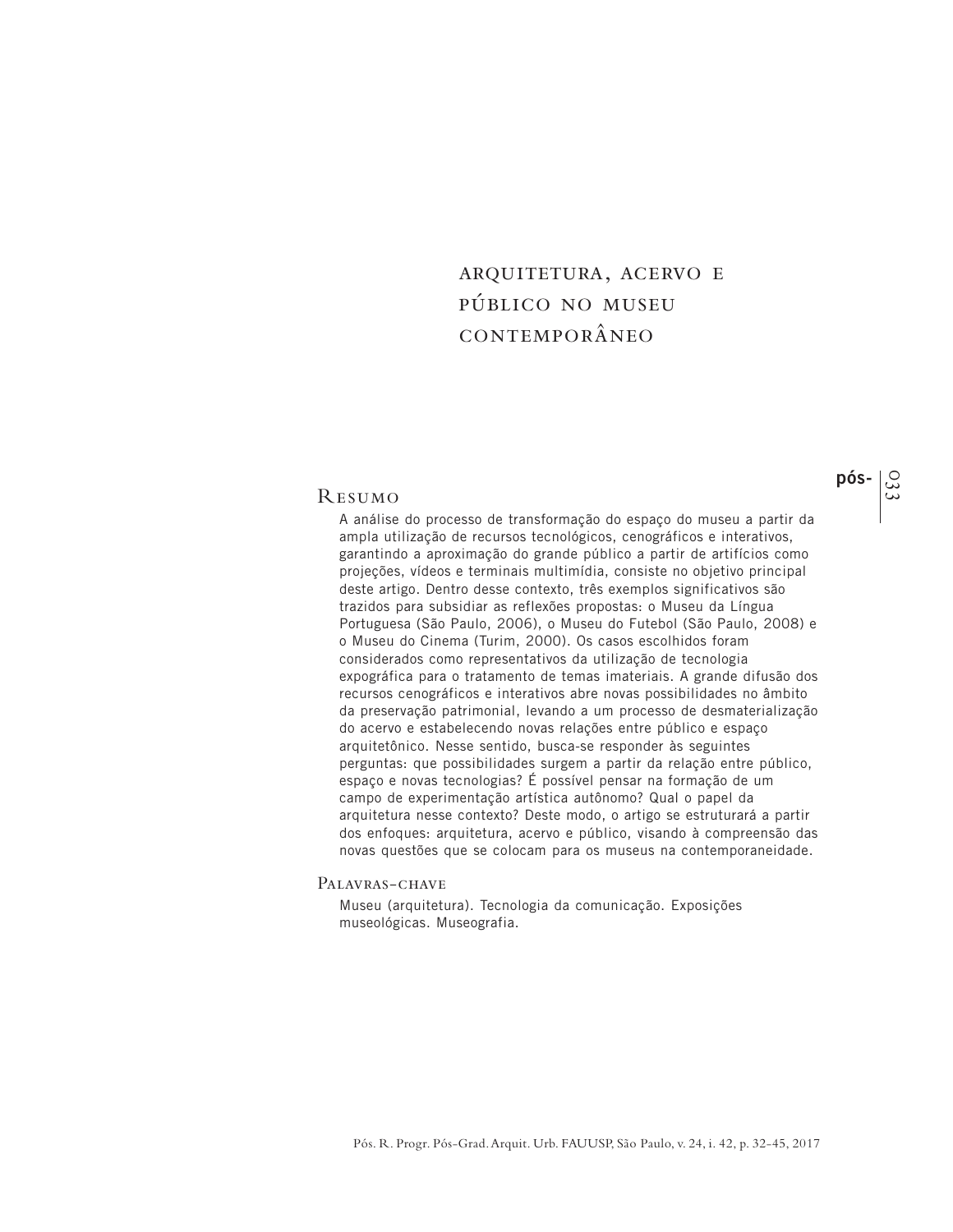# Architecture, collection, and public in the contemporary museum

Seducing and entertaining the public at museums by the means of scenographic and interactive resources has been a commonly used strategy in contemporaneity. The use of projections, audio and video files, touchscreens, light and sound spectacles, ambience and scenery design are pivotal elements which constitute a range of options for articulation and design of exhibition spaces. Those resources form a new lexicon of solutions for the transmission of museological discourse and open new possibilities in heritage preservation.

The shift in paradigms associated to incorporating technological and interactive resources in the exhibition space is associated to the dematerialization of museum collections – according to the concept of technical reproducibility set out by Walter Benjamin ([1936] 2013, p. 91) – and the concept of "imaginary museum" developed by André Malraux ([1947] 2000). The crisis of the object as a source of value, although paradoxical, did not lead to the vanishing or the loss of importance of the museological institutions. On the contrary, after two world wars that marked the century, the concern with heritage preservation, supervision and diffusion of cultural goods has considerably increased. That increase was accelerated by the development of the means of mass communication, which continuously broadens the possibilities of cultural diffusion in large scale and is promoted by the growing mass tourism (HARVEY, 2013).

The incorporation of the museum into mass culture, taking on characteristics of a cultural product in the consumer society (BAUDRILLARD, 2011), appropriates a context in which cultural production shares a logic that is specific to the production of goods, encouraging and aiming at constant innovation through aesthetic experimentation. The assimilation of mediatic and spectacular characteristics into the heritage leads to the establishment of new relations between *"the museum as a site of spectacular mise-en-scène and operatic exuberance"* (HUYSSEN, 1995, p. 14, our translation).

The acceleration of the musealization process itself, associated with concepts like "*museum mania"* or *"museum boom"* (HUYSSEN, 1995), makes room for the incorporation of different questions in the conception and structuring of expository space, covering new themes as objects of the museological perspective – and including, for example, the question of the intangible cultural heritage. Some relevant documents, such as the *Convention for the Safeguarding of the Intangible Cultural Heritage* (UNESCO, 2003b) and the *Guidelines for the Preservation of Digital Heritage* (UNESCO, 2003a) signal an expansion in the concept of "cultural heritage"<sup>1</sup>, also implying a widening in the concept of "museological object".

This situation shows a significant change from the point of view of the principles that guide the formation of museological institutions, enabling digital databases, frequently associated to interactive expographic technology, to take on the role of museum object. This transformation process is particularly

034**pós-** 1 It is possible to notice the widening of the concept of cultural heritage when analyzing comparatively the resolutions of the United Nations for Education, Science and Culture (UNESCO), specially the *Convention Concerning the Protection of the World Cultural and Natural Heritage* (1972) in relation to the *Convention for the Safeguarding of the Intangible Cultural Heritage* (2003b).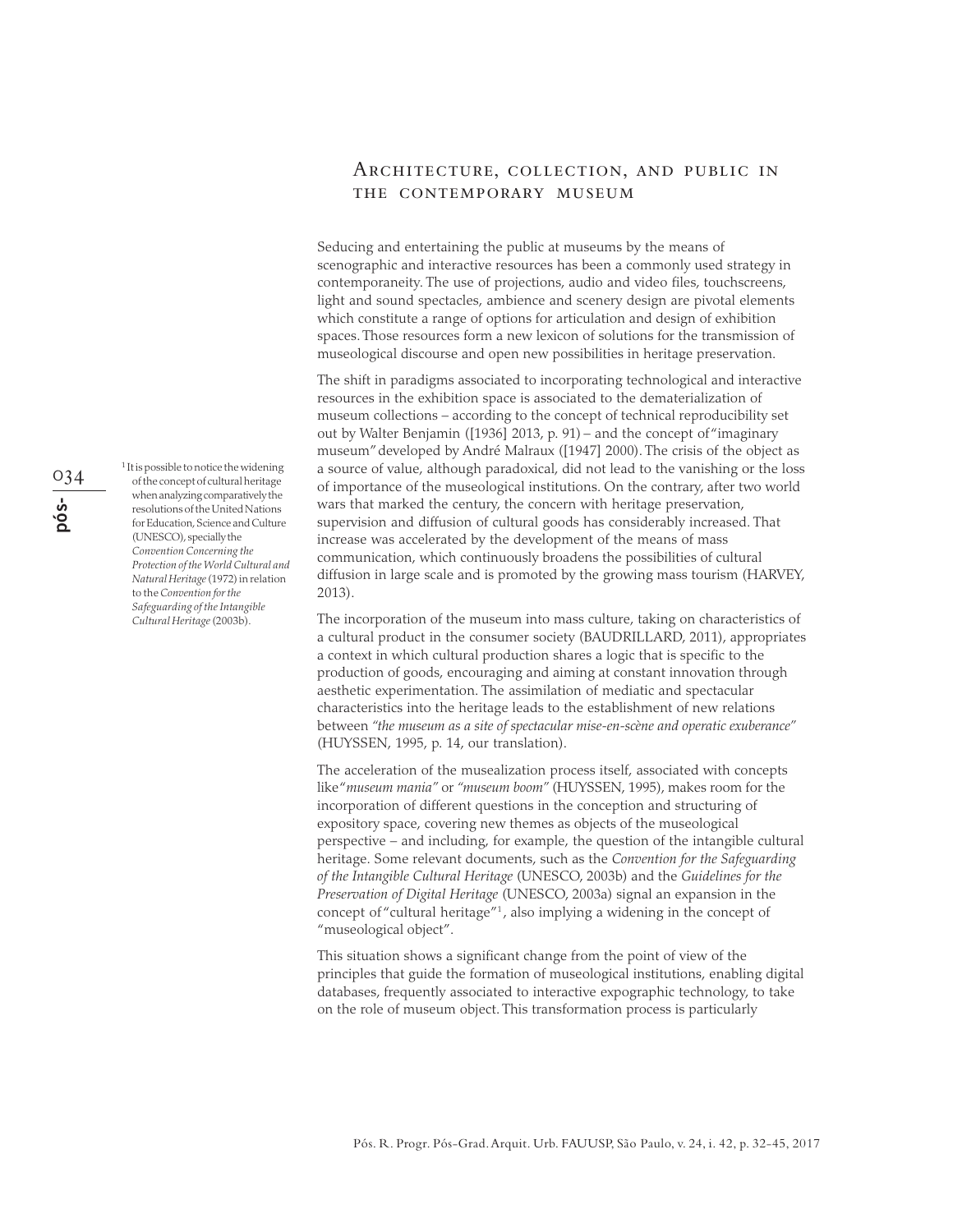relevant to museums that are dedicated to the preservation of intangible heritage, allowing collectionistic, investigative, and expository action of intangible elements – such as sounds, videos, song excerpts, testimonies, oral narratives, etc.

Beyond the aspects of communication, it is notable that the wide use of scenographic and interactive resources shows even deeper transformations in museology in recent decades. This study intends to evaluate the spatial implications of the new relations that are established between architecture, collection and public, provided by the use of scenographic and interactive resources in contemporary museums. For this purpose, the starting point is a survey carried out with the purpose of locating the main cases of recent installations at museums in Brazil and worldwide that used expographic technology when treating intangible heritage. Among the results that were obtained, one could mention: the House of Music (Vienna, 2000), the Museum of Cinema (Turin, 2000), the House of Terror (Budapest, 2002), the London Transport Museum (London, 2005), the Museum of Portuguese Language (São Paulo, 2006), the Football Museum (São Paulo, 2008) and the Fado Museum (Lisbon, 2008).

2 See:. OBSERVATÓRIO…, 2014.

Using this survey as a starting point, three cases have been selected as references to guide the analysis proposed: The Museum of Cinema (Turin, 2000), The Football Museum (São Paulo, 2008) and the Museum of Portuguese Language (São Paulo, 2006), considered to be representative samples when compared to the evaluated whole because they synthesize characteristics that occur in the other cases preliminarily observed. This article aims to be an essay about cases and solutions that contribute to the current debate, considering the importance of comparative analysis in order to allow a critical approach to the transformations in progress in recent decades.

Therefore, the examples show the diversification of the architectural program in the museological space, constituting actual entertainment centers and assuming characteristics of a cultural product related to the mass societies – being absolutely popular and widely visited in recent years. The Museum of Portuguese Language and the Football Museum are among the five most visited in São Paulo in 2014<sup>2</sup>. On the other hand, in 2008, the Museum of Cinema was listed among the fifteen most visited in Italy (VAVASSORI, 2009, p. 10).

Since the communication with the public is at the heart of the contemporary museological action, it completely changes the conception of exhibition design, acquiring its own aesthetic and artistic features, modifying the perception and the relation with the architectural space and also with the object collection – which is not essential to the formation of an institution of that nature, as it is shown by the analyzed Brazilian cases.

Both the Museum of Portuguese Language and the Football Museum use expographic experimentation as main elements of the institutional formation, dissociating from systematized policies of acquisition of object collections. For that matter, the technological resources are responsible for the transmission of the institutional discourse, dismissing the presence of material collection and forming cases of museums without collection, formed by digital and multimedia

035 **pós-**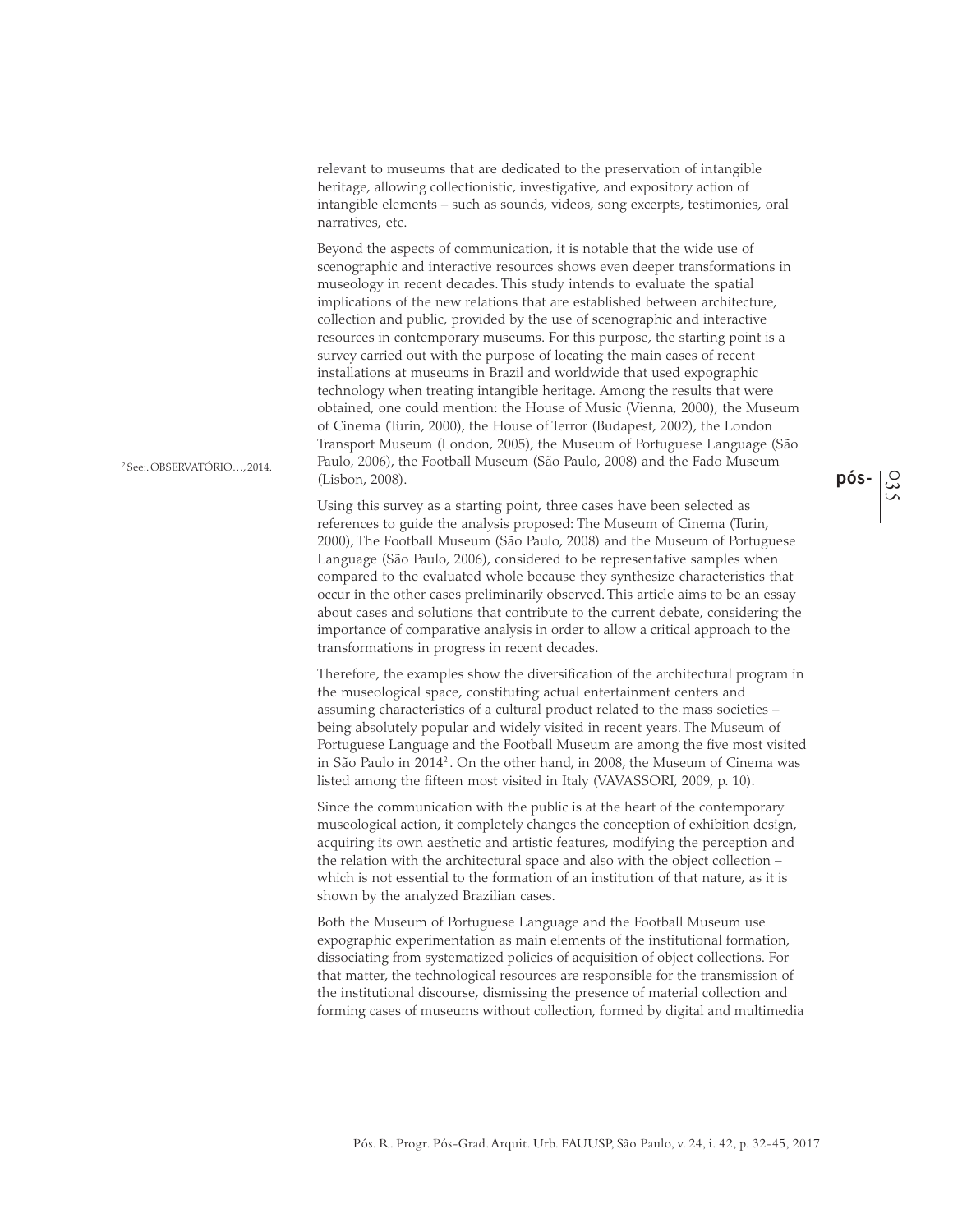databases. Thus, new forms are created to deal with the issue of heritage preservation, from digital files – as presented by the *Guidelines for the Preservation of Digital Heritage* (UNESCO, 2003a). According to the following excerpt:

*Digital materials include texts, databases, still and moving images, audio, graphics, software, and web pages, among a wide and growing range of formats. They are frequently ephemeral, and require purposeful production, maintenance and management to be retained.* (UNESCO, 2003a, p.80, our translation).

The scenario shows a significant change from the point of view of the principles that guide the formation of museological institutions, according to the excerpt published by the International Council of Museums (ICOM) magazine:

*For the past twenty years, museums, which were originally institutions devoted to research, documentation and the conservation of collections, have become cultural centers with activities that stretch well beyond their original mission. Museums nowadays offer more services to the community, to the public they wish to attract and to visitors. […] Alongside the increase in the number of museum visitors, the public has also become much more diverse and demanding, expecting to see unusual objects presented in an attractive and innovative manner.* (HERREMAN, 2003, p. 1).

In this way, the article aims to reflect on the changes brought about by the use of new expographic media and scenographic resources with the objective of stimulating the participation of the public by means of proposition of interactive and playful activities.

Hence, some inquiries are considered as follows: what would be the role of architecture in a context in which there is a dematerialization of the museological collection alongside the wide use of technological resources? What possibilities arise from the relation between architecture and new expographic technologies? Is it possible to think about the formation of an autonomous artistic experimentation field for that matter?

Therefore, three fields of investigation will guide the reflections that are proposed in this article: how the relations between museum and public are shaped; how the dematerialization of the museum collection is dealt with; and the role that architecture takes in this context. Consequently, the text will be structured according to the following approaches: architecture, collection and public, aiming to understand the new issues that are raised concerning museums in contemporaneity.

# Aestheticism, perception and public participation

The aesthetization of discourse and the use of high tech resources aim to facilitate the mediation, the communication and the dialog between the museum and the public, making institutions increasingly more attractive and expanding their reach. They are therefore included in the proposal of making the museum a playful space directed not only to culture, but also to leisure, fun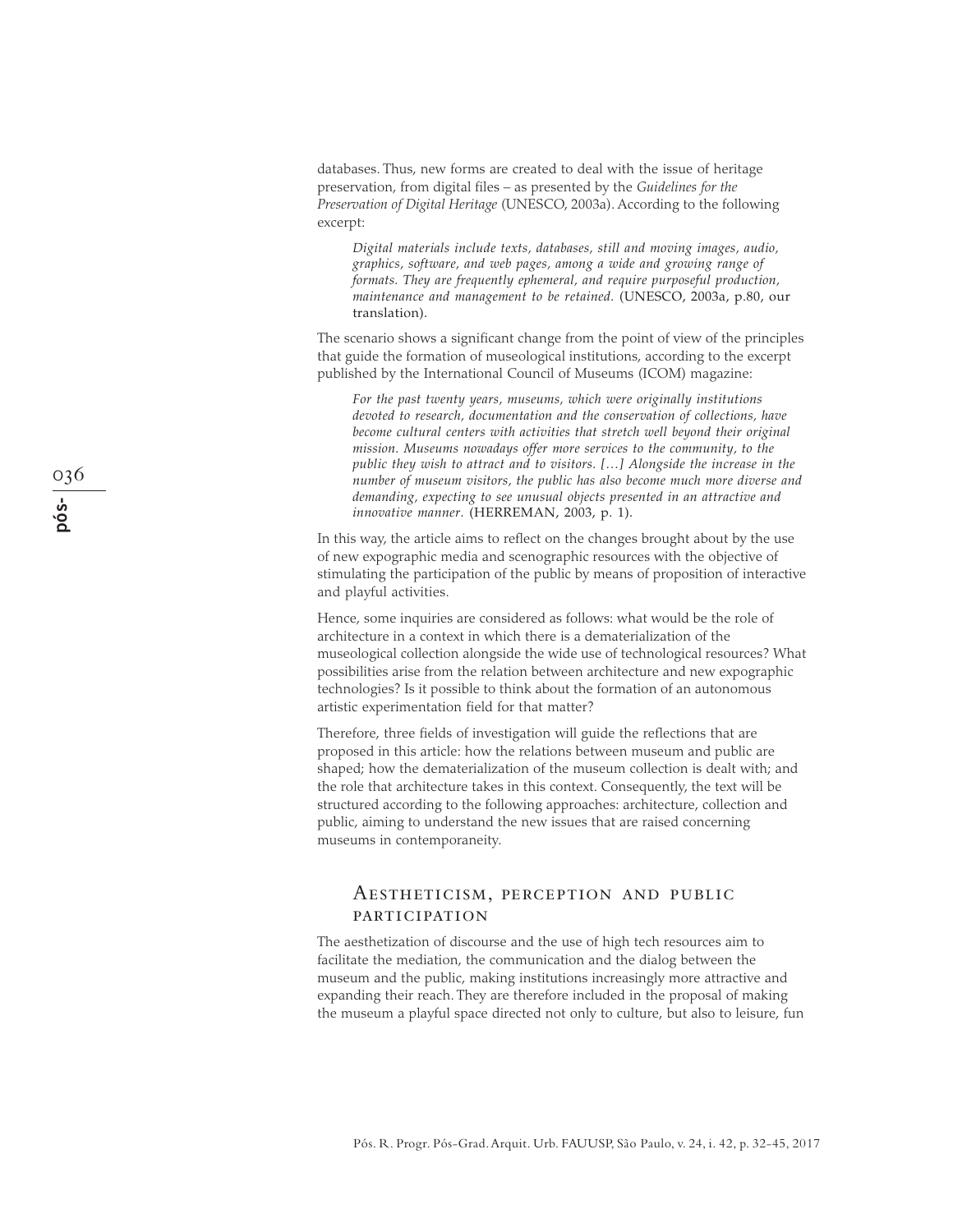and entertainment. For this purpose, it is notable that the wide use of resources like monitors, projectors, interactive screens and a series of items have become essential and almost mandatory in new museums, as well as in pre-existing ones.

It can be observed that a group of authors associate the massive presence of technological devices in the expository space to: superficial and occasionally outdated content; an excessive playfulness; characteristics that occur throughout the formation of entertainment, simulation and fictional spaces (BAUDRILLARD, 1991); the necessity of constant content updating; and feeding an "unbridled consumerism" due to the demand for technological resources (OLIVEIRA, 2014, p.12, our translation). At times, the proliferation of expographic resources – screens, videos, panels, scenery, lights, projections, etc – may convey an impression of superficiality in terms of content. It is an approach that favors comfort and pleasure to the detriment of deeper critical evaluation, for example, being associated to a discourse mentioning theme parks and other entertainment spaces, in which the sensations and reactions of the visitors are planned beforehand. Such questions relate to common processes in the production of contemporary architecture, recalling the concept of "junkspaces" (KOOLHAAS, [2000] 2013, p.105).

In contrast, another line of thought can be highlighted, which considers positive aspects related to the use of new technologies in the expository space, associating it to *"technological advancement, hypermodernity and futurism, along the lines of individual freedom of choice, personal development, self-determination – and even along the lines of folksy popularization, grassroots democracy, and political independence."* (JENSEN, 2003, p.1, our translation). Manuel Castells (2011a, p.11) highlights the new possibilities raised by the incorporation of hypertextuality into museology, by enabling the creation of individual systems of communication, which can be seen from the viewpoint of navigability in "interactive" devices, as well as from the viewpoint of spatial fruition and the constitution of personalized paths throughout the visit.

The multimedia format widely used in contemporary exhibitions creates new relations between object, expographic language and space, constituting the exhibition from a *"laminate of reasonably independent media"* (DAVALLON, 2010, our translation). Thus, the communication codes used by the museum strongly approach the virtual organization mode, allowing the visitor to access content in multiple overlaid information layers.

In addition to the digital technologies widely used as a mediating element of the visit, it is also notable the use of mobile media, application and devices used inside and outside the museums – mobile tags, QR codes, iPhone, iPad and Android applications and institutional websites. For that matter, the possibilities of relation between the public and the museum are strongly expanded, allowing access to museological content in any place and, in this way, extrapolating the physical limits of the museum itself.

In turn, architecture can also stimulate the visitor's free choice. Open circulation schemes, adopted by discontinuous, open or non-linear curatorial systems,

037 **pós-**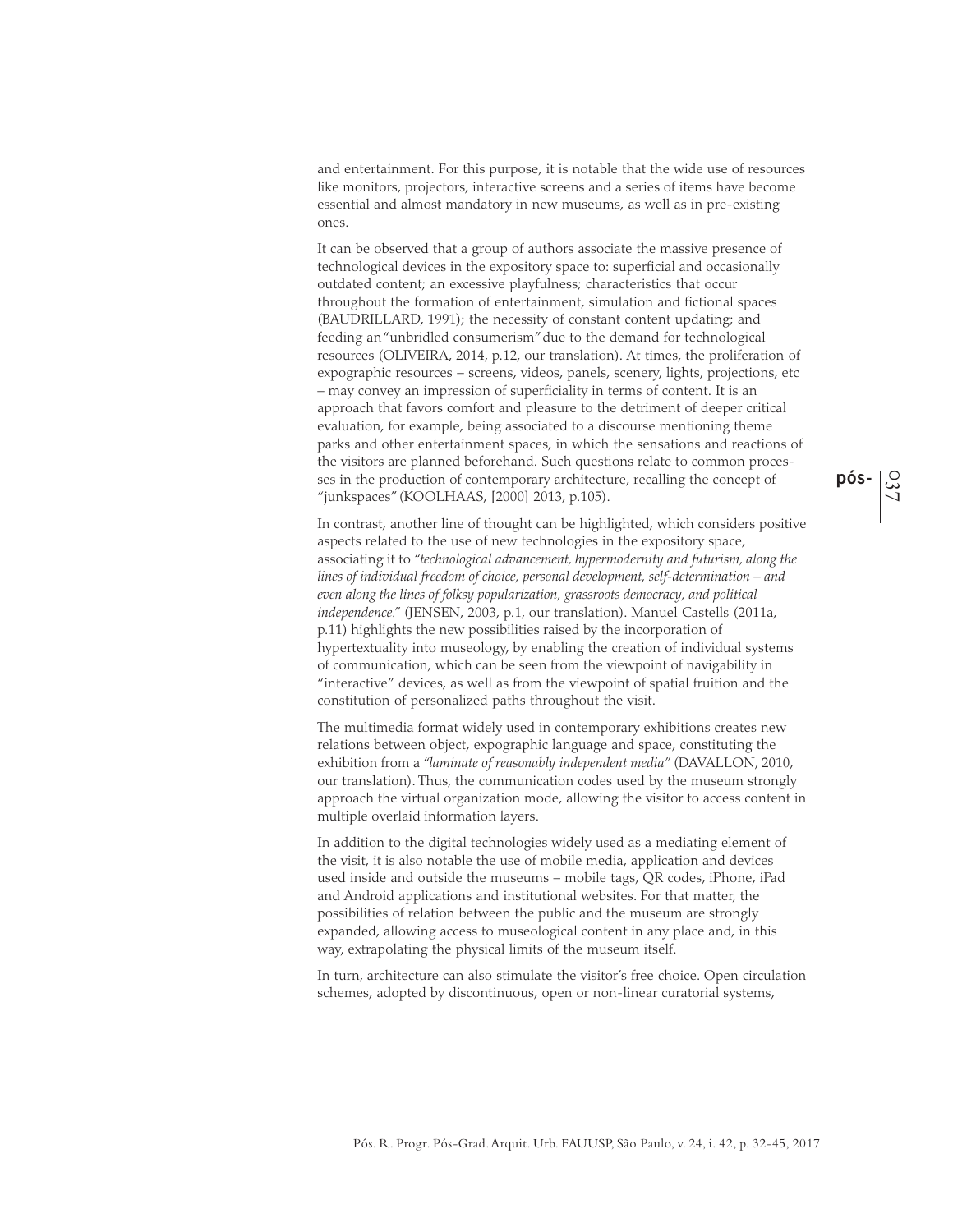allow visitors to move freely in the museum space. In this way, the perspective on the case studies raised for this analysis allow us to compare a diverse range of adopted solutions. Both the Museum of Portuguese Language and the Football Museum present a directed circulation scheme. Some spaces in its interior, however, enable the execution of various concurring activities and allow free choice of path by the visitors. The "Crosswords" room, for example, articulates proposals like "The Great Gallery", the "Timeline" and the "Map of the Speakings". As for the "Body Game" room, it associates activities like the "Goal Keeping", virtual fields and video projection. In contrast, the Museum of Cinema adopts an open circulation scheme, with emphasis on the "Temple Room", a space that articulates the access to all the expository areas of the museum – the chapels with scenery from the cinema genres, the spiral staircase and the panoramic elevator. In all cases, it is possible to verify the alternation of spaces that condition the path of the visitor, in opposition to spaces that stimulate the visitors' capacity to determine their own path.

## The challenges in the process of dematerialization of the collection

The use of scenographic and interactive resources can be entirely responsible for the transmission of the museological discourse, not necessarily associated with the existence of an object collection, as it happens at the Museum of Portuguese Language and the Football Museum. Therefore, it is an approach that challenges the idea of "reliquary museum" or "warehouse museum", understood as the one that gathers objects endowed with values such as uniqueness and authenticity. The very advent of the means of mass communication, like photography and cinema, allows new forms of appropriation of the artistic object and dismisses its sacredness while making it reproducible (BENJAMIN, 2013, our translation).

In this way, it is possible to recall André Malraux's concept of "imaginary museum" ([1947] 2000), which would allow the gathering of infinite and different works of art in the same virtual space, enabling the free association between them and breaking space-time boundaries. Such concept becomes more and more present in the contemporary museum, which frequently evokes works that are not physically present, by the means of photographs or videos, expanding the layers of information that the visitor has access to.

However, I propose the execution of the following questionings: is it really possible to abandon the existence of a material collection in a museum? What are the consequences of this option in relation to heritage preservation? In order to problematize the issue of the transformation of themes in collections, starting from the suppression of materiality as a support to the museal institution, the excerpt is as follows:

*Although we can and we should transcend the limits of physicality and materiality, we are also body and matter and we are immersed in a world of physical things. Eliminating the collection in the museum frame is*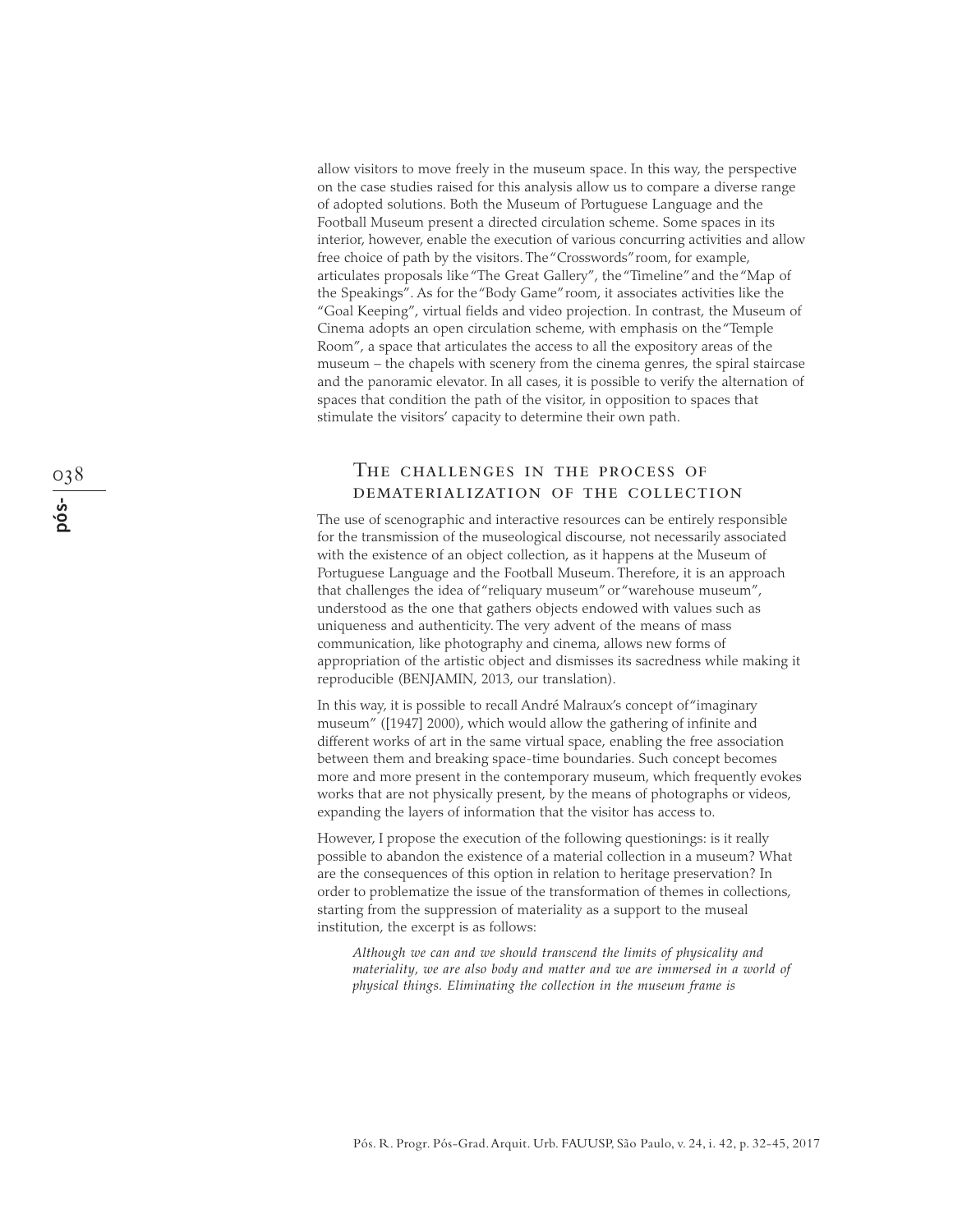*compromising one of the most effective possibilities of awareness and understanding of this visceral dimension of our lives.* (MENESES, 2000, p.5, our translation)

In this way, it is possible to verify that the issue of the collection is not just about a demand for a cult of objects, but it is about the preservation of the collections as documents and information sources. It becomes evident that it is dangerous to consider issues like materiality and physicality in second plan, especially in institutions that are founded on heritage preservation.

For that matter, it is necessary to observe that the processes of formation of the institutions in the three cases show significant differences. The Museum of Cinema3 (2000) originated from an object collection, composed of films, devices, art objects, photographs, magazines, machines, manifestoes and advertising materials, in the 1940s, on the initiative of Maria Adriana Prolo; and was opened to public in 19584 . In 2000, the Swiss scenographer François Confino executed the project of scenographical remounting of the Museum of Cinema, transferred to the Mole Antonelliana building, from the project by architects Gianfranco Gritella and Antes Bortolotti.

In Turn, the Museum of Portuguese Language<sup>5</sup> (2006) was born from a proposal of a museum without collection, in which research efforts involved activities such as collection of testimonies, interviews, videos, films, etc. Ralph Appelbaum Associated Architects developed the expography project to be implemented at the museum in the Luz Station building, from the project by architects Pedro and Paulo Mendes da Rocha. Such experience was considered to be pioneering at the time of the execution, endorsing the debate currently in progress about the potential of the use of technological resources as the formation base of museal institutions (verbal information)<sup>6</sup>.

In the case of the Football Museum<sup>7</sup> (2008), designed by the architect Mauro Munhoz, with expographic design by Daniela Thomas and Felipe Tassara, those issues were taken into consideration in the initial debate on the creation of the institution. At first, the acquisition of collections related to football memory was considered, although the final option was to adopt an approach similar to the experience at the Museum of Portuguese Language, dissociated from material collections (verbal information)<sup>8</sup>. However, there are reminiscences from the process of debate about the incorporation of material collections at the museum, which can be seen in some specific items placed in the exhibition, Pelé's jersey being the main one<sup>9</sup>. The exhibition of this item, decontextualized from a museum collection, shows certain *"blurring of the lines of the institutional collection, making it difficult to delineate collection policies"* (BRUNO, 2010, p.52, our translation).

Both at the Museum of Portuguese Language and the Football Museum, the research efforts involved activities such as collection of testimonies, interviews, videos, films, etc. Such strategy heads in the exact opposite direction of acquisition and maintenance policies. In turn, the Museum of Cinema was born

3 See: <www.museocinema.it>. Access on Oct 20, 2015.

4 For more information, see VERGERIO, 2002 and CAMPAGNONI; PACINI, 2008.

5 See:

<www.museudalinguaportuguesa.org.br>. Access on Oct 20, 2015.

6 Lecture by the architect Pedro Mendes da Rocha at a workshop in the International Architecture and Museographic Techniques (ICAMT), in São Paulo, in November 2016.

7 See:

<www.museudofutebol.org.br>. Access on Oct 20, 2015.

8 Lecture by expographic designer Felipe Tassara at a workshop by the International Architecture and Museographic Techniques (ICAMT), in São Paulo, in November 2016. According to him, the initial talks on the formation of the Football Museum were directed towards composing a museum collection from material collections. However, a series of technical unfeasibilities made the museum choose the technological expography as a fundamental pillar in the institutional structuring, bearing in mind the previous experience with the Museum of Portuguese Language.

9 It is a jersey that Pelé wore for the finals of the World Cup 1970, ceded under a free-lease agreement to the Football Museum, displayed in its permanent exhibition.

039 **pós-**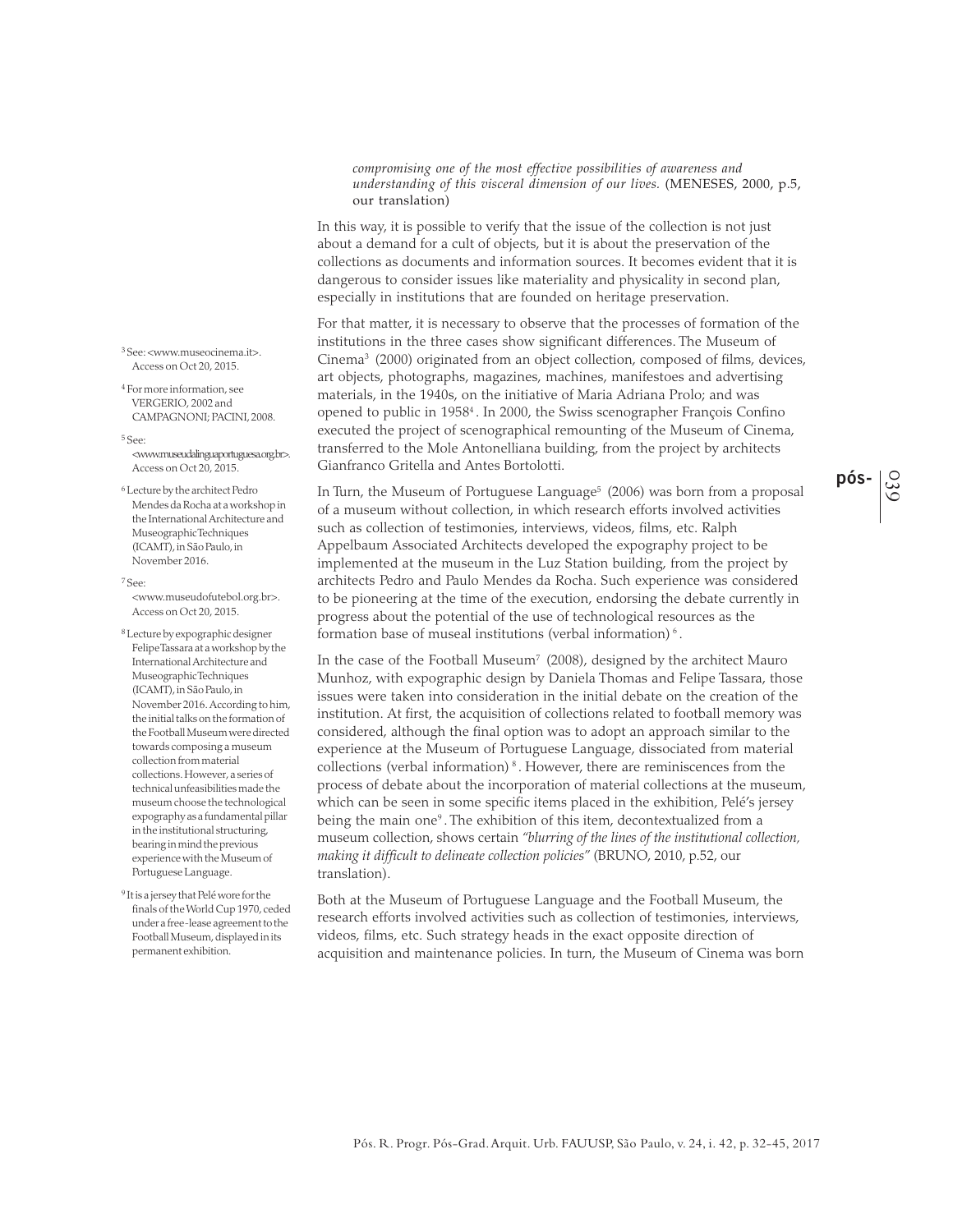out of an object collection related to the memory of cinema, the scenographic mounting being a later intervention $10$ .

Following the discussion on museums without collection, some main questions are raised as follows: what is the meaning of a museum that feeds exclusively on a digital database? Does the digital collection designate, indeed, a field of museological action?

In terms of heritage preservation – specially referring to digital heritage – the rapid obsolescence of equipment, electronic programs and digital media generate evident danger to its preservation (UNESCO, 2003a, p.86), associated to high operational costs related to that kind of equipment. This issue is raised both in the terms of research for the formation of database and in terms of the updating and constant revision of the content presented by the expography, shaping a challenge to the management of the three analyzed museums.

However, the disassociation of museums from material collections can also be interpreted beyond the risks of outdating and obsolescence. In this way, it is notable that *"the fire suffered by the Museum of Portuguese Language did not provoke loss in terms of collection"* (PRADO, 2015, p.1), causing a seemingly contradictory situation in a museal space in which the loss of the building due to a catastrophe does not imply necessarily a loss of collection, since it was communicated by the media at the occasion, as follows:

*Unlike other traditional cultural centers, the space does not have a collection listed as heritage. It is known mainly by the memory of its exhibitions and digital material […] Most part of the maps and research material have a digital copy that can be recovered by the means of backup copies.* (PRADO, 2015, p.1, our translation)

The referred fire also brought about the problematics of the building considered to be a museological object. As the media communicated in 2006, "*the biggest loss is architectural*" (PRADO, 2015, p.1, our translation). Then, if on one hand the digital collection of the Museum is recoverable, on the other hand, Luz Station is seen as *"a great creation for its historical and artistic value, invested of manifold stratifications of knowledge and collective memory"* (KÜHL, 2008, p.183, our translation), unable to be recovered in its entirety, even when the proposals in progress for its reconstruction are considered $11$ .

# THE ROLE OF ARCHITECTURE AND ITS ARTISTIC **POTENTIAL**

In this way, the architecture and the presence of the building itself have the pivotal role of guaranteeing the specificity of the museums – and they justify the need of visiting theses spaces in person. Thus, the importance of the building increases in proportion, while it becomes a unique opportunity for the visitor to experience the Portuguese language at Luz Station, football at Pacaembu and cinema at the Mole Antonelliana.

040**pós-**

films, devices, art objects, photographs, magazines, machines, manifestoes and advertising materials, was born in the 1940s, on the initiative of Maria Adriana Prolo. The first building of the museum was the Chiablese Palace, in Turin, in 1958. In 2000, the swiss scenographer François Confino executed the project of scenographical remounting of the Museum of Cinema, transferring it to the Mole Antonelliana building. For more information, see VERGERIO, 2002 and CAMPAGNONI; PACINI, 2008.

10 The object collection, composed of

11 For more information, see GOVERNO, 2016, p. 1.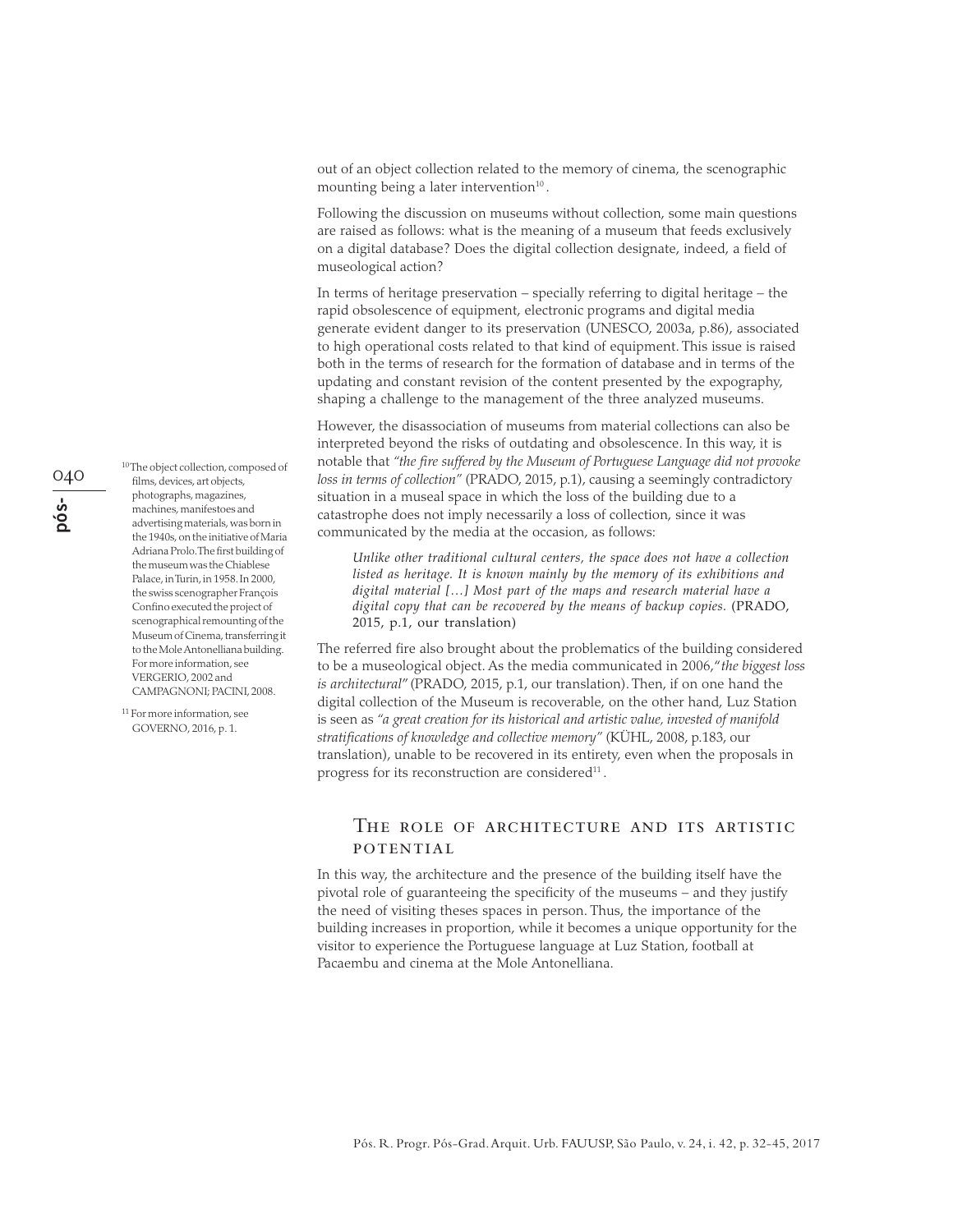Besides, the great influx of public $12$  to these museums demonstrates that its physical existence generates interest for its visitation. Inserting museums into cultural tours<sup>13</sup> and diversifying architectural programs<sup>14</sup> also helped in their dissemination and public uptake, contributing to fostering fundraising for actions of building requalification or revitalizing neighboring spaces.

Another point to consider is that the physical existence of museum generates revenue that finances the development of the institution itself – be it through the sale of tickets or sponsoring by companies and partnerships with the government. That would not happen, however, in a proposal of virtual museum. The museum, in that manner, is consolidated as a social space, potentializing relations between the people and mobilizing interests of society in the formulation of its space. According to the following excerpt:

[...] *museum architecture contributes to moving from a single meaning to an open-ended narrative, adds to the intensity of experience and the sense of discovery on the part of the viewer, becomes the 'state-set' challenging established interpretations and inspiring new ones, and enhances the museum as a social space.* (TZORTZI, 2015, p. 11).

Still, it is possible to highlight the relevance of architecture when it guarantees to the museum the exercise of its role as a "repository of temporality". This task acquires great importance in the face of the contemporary social context of "time-space compression", in which perception of time occurs in an accelerated way, dissociating itself from the notion of temporality and chronology. Despite the formation of the "timeless time", spatiality itself is fragmented in contemporaneity while the creation of *"a single hyperspace organized in electronic communication flows and rapid transport systems"* (CASTELLS, 2011b, p. 18, our translation) strongly distances itself from the concept of the "space of places", according to which identity and physical specificity are decisive to spatial experience. For that matter, it is worth highlighting not only the insertion of museums in buildings of historical and architectural interest, but also the curatorial and expographic emphasis given to this aspect on rooms that celebrate the building itself: "The restoration project", at the Museum of Portuguese Language; "Tribute to Pacaembu", at the Football Museum and "Mole Antonelliana", at the Museum of Cinema.

In contrast, it is possible to think that the development of the scheme designs from clear and well-outlined principles also contributes to guaranteeing a spatial specificity. The Museum of Portuguese Language sought to constitute a single and slender space, clearly showing the volume of Luz Station. As for the Football Museum, it chose for the preservation of the structure of the Pacaembu Stadium, basing its intervention on the principle of subtraction, when removing pre-existing elements that impaired the fruition of the museal space, displaying the structure of the building. In contrast, the intervention at the Museum of Cinema had as objective to restore the Mole Antonelliana and allow new paths, in compliance with the principle of addition – the new steel structures being supported by the existing reinforced concrete bases.

However, it is possible to observe variations concerning the emphasis on the building according to the curatorial and expographic strategies that were used. The Museum of Portuguese Language strongly brought the issue of immersion

12 The Museum of Portuguese Language and the Football Museum are among the five most visited in the state of São Paulo, in 2014. In turn, the Museum of Cinema appears as one of the fifteen most visited in Italy (VAVASSORI, 2009, p. 10). For more information, see OBSERVATÓRIO…, 2014.

13 The Museum of Portuguese Language, together with the Pinacotheca of the State of São Paulo, the Museum of Sacred Art, the Júlio Prestes Cultural Center, the Júlio Prestes Station and the Memorial of the Resistance, form a cultural circuit in São Paulo downtown. Similarly, the Museum of Cinema is also part of an important cultural tour in Turin, together with the Museum of Radio and Television, the Egyptian Museum, the Madama Palace, The National Museum of the Reunification and the Royal Palace. In contrast, the Football Museum is presented as the only cultural center of relevance in its neighborhood.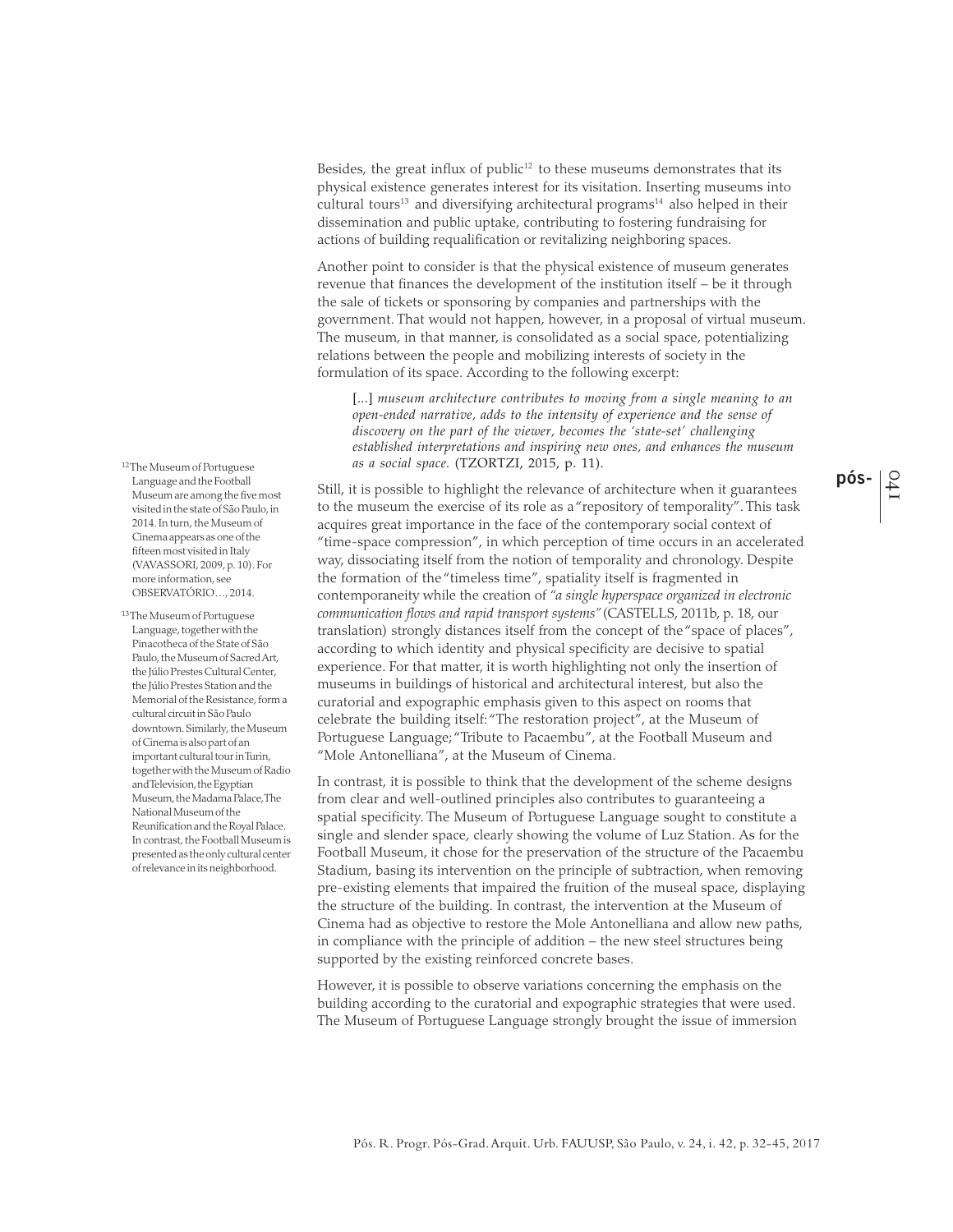in the museum space – which can be seen due to the adoption of expographic solutions that form a space with its own characteristics, most of the time disconnected from the existing architecture. In turn, architecture itself served as a scenery for the conception of the Football Museum – which highlighted the structure in all the museological path. The Museum of Cinema, in contrast, adopted a mixed system of solutions: which clearly showed the architecture in some places, but composed autonomous scenery and ambience in other places.

If, on the one hand, the discourse inbuilt in museological spaces brings a series of questionings concerning the massifying character of this kind of intervention; on the other hand, it is possible to think that the relation between architecture, museography, scenography and expographic technology also ends up creating spaces of strong plastic and artistic expressivity. It is possible to mention, as an example, the proposition of audiovisual and multisensory experience to the scenographic strength of architecture. Creating actual and complete art spaces: the "Square of the Language", at the Museum of Portuguese Language; the "Exaltation Room", at the Football Museum and the "Temple Room", at the Museum of Cinema<sup>15</sup>.

The proposed spaces create a single museological experience, inseparable from the architecture in which it is inserted, associating it to the idea of *site-specific art*16 – an art movement born in the USA in the 1970s, according to which the work of art should be conceived according to the specificities of the location. Therefore, the museum starts to define itself as a space for utmost integration between art and architecture, creating experiences of great power from the fusion between architecture and museography, articulating its profound differences in temporality, since architecture presents a more lasting character – due to its own materiality – while museography is associated with virtual speeds, related to the new means of communication.

However, the fire that occurred at the Museum of Portuguese Language enables us to propose some questions. The destruction of the building, although not having generated a significant loss in the digital collection, challenges the relation between museography and the existing historical building, problematizing the concepts of authenticity and unicity of the museum space, which were guaranteed by the presence of the building itself. Even considering the proposal of reconstruction of the museum, from the adaptation of the project by Pedro and Paulo Mendes da Rocha, elaborated in 2006<sup>17</sup>, we may question if spaces like the "Square of the Language" would still maintain museography's inseparable character in relation to the existing architecture. Would the spatial meaning be profoundly compromised due to the loss of the original architecture?

## Reflections on the role of the museum in contemporaneity

The present article sought to reflect on the process of transformation through which have passed the museums in contemporary society, being largely modified by the wide use of new expographic and interactive technology and

042**pós-** 14 The original project of the Museum of Portuguese Language foresaw the installation of a coffee shop, an Internet area and a bookstore; the Football Museum has a sports shop and a bat, while the Museum of Cinema has a panoramic elevator, a coffee shop, a goods store and a cinema room associated to the permanent exhibition.

15 The mentioned spaces – Square of the Language, Exaltation Room and Temple Room, take advantage of the most relevant spaces in the architecture of the buildings, exploring the potential of expographic technology when creating light and sound spectacles, involving the visitors in multisensory experience.

16 For more information, see LAPA, 2011, p. 37.

17 For more information, see GOVERNO, 2016, p. 1.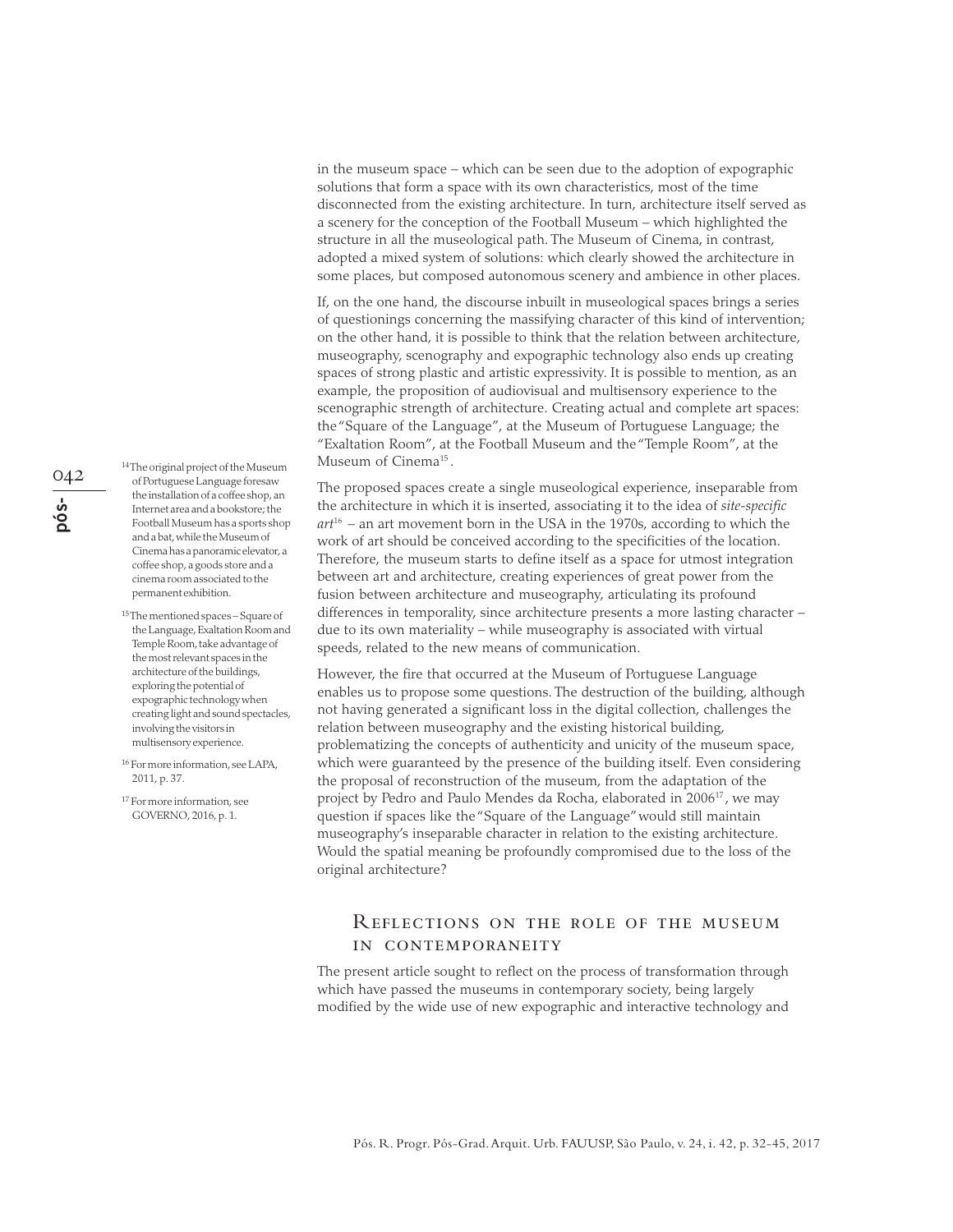substantially changing the forms of relation between museum, public and architecture.

Considering the public as the primary focus of museological action in contemporaneity, a series of changes became evident in the communication channels, adopting technological and interactive expographic resources and incorporating digital language to the interactive, collaborative and participation processes. In this way, the museum-public hierarchization is undone, while the visitor is incorporated to the processes of artistic production and knowledge.

The wide diffusion of museological institutions in contemporaneity, associated with the search for new discourses that are attractive and close to the public, reveals a series of contemporary worries with the social role assumed by the museum. The emphasis on the playful and educational nature, with expographic proposals that stimulate the interest for the institution and that bring the museum closer to the public, integrates into both the attempt to democratize and diffuse knowledge, to search for national and international public visibility and to attract investors and sponsors.

Considering the process of dematerialization of the museum collection, frequently substituted by digital databases and expographic technological resources, we observe the difficulties that this situation causes with heritage preservation. Thus, we cannot help but emphasize the increase in the importance of architecture when it offers material support to the institution in that context, creating new perspectives in artistic expression.

However, it is not possible to disconsider that the wide diffusion of museums in contemporaneity only increases its institutional responsibility towards society. Therefore, it is a challenge not to give in to the seduction of the digital society of spectacle, aiming to satisfy its consumers with the dazzle of new technologies. It is necessary to foster critical reflection about the type of space that is being created, how to deal with heritage preservation and what possibilities are open with this new kind of approach; in artistic terms as well as in production and diffusion of knowledge.

#### **REFERENCES**

BAUDRILLARD, Jean. *A sociedade do consumo.* Tradução Artur Morão. Lisboa: Edições 70, 2011. 270 p.

BAUDRILLARD, Jean. *Simulacros e simulação*. Tradução Maria João da Costa Pereira. Lisboa: Relógio D'Água, 1991.

BENJAMIN, Walter. *A obra de arte na era de sua reprodutibilidade técnica*. Tradução Gabriel Valladão Silva. Porto Alegre: L&PM, 2013. 160 p.

BRUNO, Maria Cristina Oliveira. *Waldisa Rússio Camargo Guarnieri*: textos e contextos de uma trajetória profissional, v. 1. São Paulo: Pinacoteca do Estado de São Paulo; Secretaria de Estado de Cultura; Comitê Brasileiro do Conselho Internacional de Museus, 2010. 314 p.

CAMPAGNONI, Donata Pesenti; PACINI, Nicoletta. *Il Museo Nazionale de Cinema*. Torino: Umberto Allemandi & C., 2008. 80 p.

CASTELLS, Manuel. *A sociedade em rede.* Tradução Roneide Venâncio Majer e Klauss Brandini Gerhardt. São Paulo: Paz e Terra, 2011a. 698 p.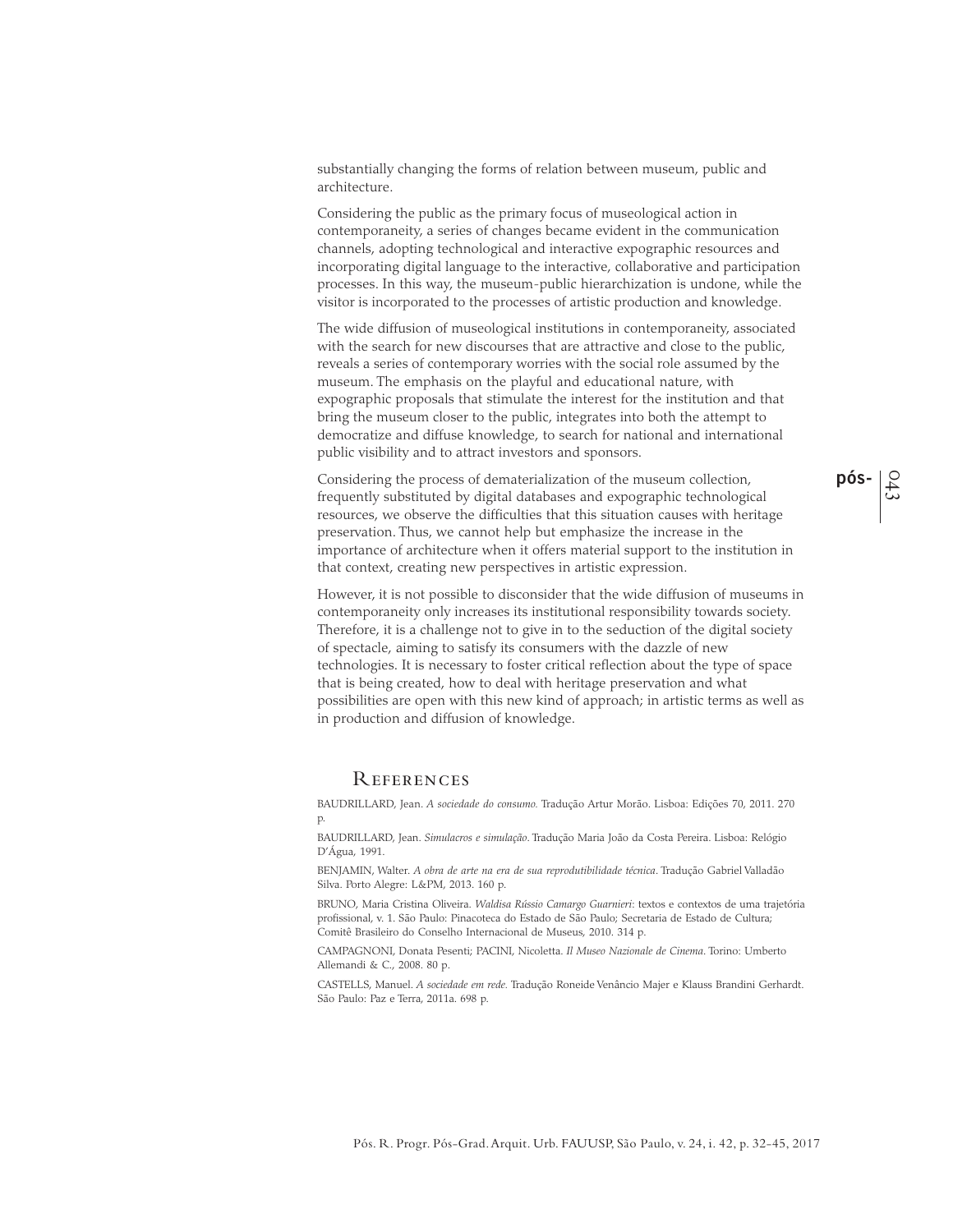CASTELLS, Manuel. Museus na era da informação: conectores culturais de tempo e espaço. Tradução Claudia Storino. *Revista Musas*, Brasília, ano VII, n.5, p. 8-21, 2011b. Disponível em: <http:// www.museus.gov.br/wp-content/uploads/2015/01/Revista-Musas-5.pdf>. Acesso em: 05 out. 2015.

DAVALLON, Jean. Comunicação e sociedade: pensar a concepção da exposição. In: BENCHERIT, Sarah Fassa; BEZERRA, Rafael Zamorano e MAGALHÃES, Aline Montenegro (Org.). *Museus e comunicação:* exposições como objeto de estudo. Rio de Janeiro: Museu Histórico Nacional, 2010. p. 21-34.

*GOVERNO de São Paulo assina convênio para reerguer Museu da Língua Portuguesa.* São Paulo, G1 S. Paulo, 21 jan. 2016. Disponível em: <http://g1.globo.com/sao-paulo/noticia/2016/01/governo-de-sp-assinaconvenio-para-reerguer-museu-da-lingua-portuguesa.html>. Acesso em: 03 fev. 2016.

HARVEY, David. *Condição pós-moderna:* uma pesquisa sobre as origens da mudança cultural. Tradução Adail Ubirajara Sobral e Maria Stela Gonçalves. São Paulo: Loyola, 2013. 348 p.

HERREMAN, Yani. Museum Design: a History of Conflict. *The International Council of Museums Magazine*, v. 56, n. 3, 2003. Disponível em: <icom.museum/fileadmin/user\_upload/pdf/ICOM\_News/2003-3/ENG/ p3\_2003-3.pdf>. Acesso em 15 jan. 2016.

HUYSSEN, Andreas. Escape from amnesia. The museum as mass medium. In: *Twilight memories. Marking time in a culture of amnesia.* Nova Iorque: Routledge, 1995. p. 13-31.

JENSEN, Jens F. Interactivity: tracking a new concept in media and communication studies. *Nordicom Review*. Gotemburgo, v. 1, n. 19, p. 185-204, nov. 2003. Disponível em: <http://www.nordicom.gu.se/ sites/default/files/kapitel-pdf/38\_jensen.pdf>. Acesso em: 20 jan. 2016.

KOOLHAAS, Rem. Junkspace. In: SYKES, A. Krista (Org). *O campo ampliado da arquitetura:* antologia teórica 1993-2009*.* Tradução Denise Bottmann. São Paulo: Cosac Naify, 2013. p. 104-117.

KÜHL, Beatriz Mugayar. *Preservação do patrimônio arquitetônico da industrialização*: problemas teóricos de restauro. São Paulo, Ateliê Editorial, 2008. 325 p.

LAPA, Rodrigo Amaral. *As transformações dos museus contemporâneos influenciadas pelas TIC's.* 196 f. Dissertação (Mestrado) – Instituto de Arquitetura e Urbanismo, Universidade de São Paulo, São Carlos, 2011.

MALRAUX, André. *O museu imaginário.* Tradução Isabel Saint-Aubyn. Lisboa: Edições 70, 2000. 247 p.

MENESES, Ulpiano T. Bezerra de. O museu e o problema do conhecimento*.* In: SEMINÁRIO SOBRE MUSEUS-CASAS: PESQUISA E DOCUMENTAÇÃO, 4, 2002, Rio de Janeiro. *Anais do IV Seminário sobre Museus-casas: Pesquisa e Documentação*. Rio de Janeiro: Fundação Casa de Rui Barbosa, 2000. p. 17-48. Disponível em: <http://docslide.com.br/education/o-museu-e-o-problema-do-conhecimento.html>. Acesso em: 13 jan. 2016.

MUSEO Nazionale del Cinema. Turim, 2000. Disponível em: <www.museocinema.it>. Acesso em: 20 out. 2015.

MUSEU da Língua Portuguesa. São Paulo, 2006. Disponível em: <www.museudalinguaportuguesa.org.br>. Acesso em: 20 out. 2015.

MUSEU do Futebol. São Paulo, 2008. Disponível em: <www.museudofutebol.org.br>. Acesso em: 20 out. 2015.

OBSERVATÓRIO DE TURISMO E EVENTOS. *Levantamento sobre a Visitação de Museus em São Paulo*. 2014. Disponível em: <http://spturis.com/v7/noticia.php?id=618>. Acesso em: 15 jan. 2016.

OLIVEIRA, Bernardo Jefferson. O fetiche da interatividade em dispositivos museais: eficácia ou frustração na difusão do conhecimento científico. *Revista Museologia e Patrimônio*, v.7, n.1, 2014. p. 21-32. Disponível em: <http://revistamuseologiaepatrimonio.mast.br/index.php/ppgpmus/article/view/273/267>. Acesso em: 18 nov. 2015.

PRADO, Carolina. Atingido por incêndio, Museu da Língua Portuguesa tem cópias digitais de acervo. *Folha de São Paulo*, São Paulo, 21 dez. 2015. Disponível em: <http://g1.globo.com/sao-paulo/noticia/ 2015/12/incendio-atinge-museu-da-lingua-portuguesa-em-sp-dizem-bombeiros.html>. Acesso em: 07 jan. 2016.

TZORTZI, Kali. Building meaning: how architecture affects our experience of museums. *The International Council of Museums Magazine*, v. 68, n. 2, p. 10-11, set. 2015. Disponível em: <icom.museum/media/ icom-news-magazine/icom-news-2015-no2>. Acesso em 18 jan. 2016.

UNESCO. *Convenção para a Proteção do Patrimônio Mundial, Cultural e Natural*. Paris: 1972. Disponível em: <http://whc.unesco.org/archive/convention-pt.pdf>. Acesso em: 02 jan. 2016.